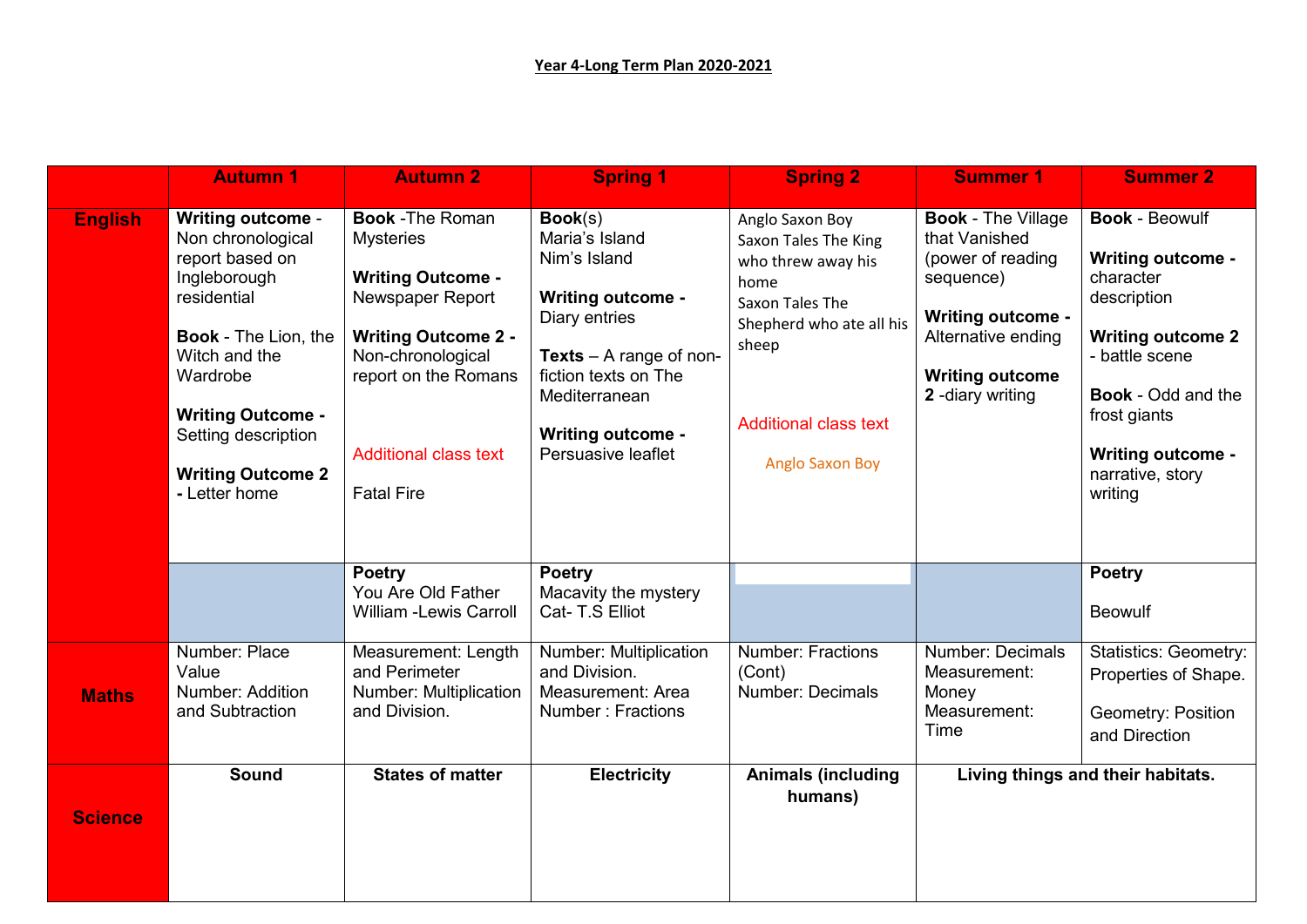| <b>Geography</b> | <b>How have rivers</b><br>and mountains<br>shaped the world<br>that we live in? |                                                                                                                           | Why is the<br>Mediterranean a<br>popular holiday<br>destination?        |                                                                                                                  | What is a slum?<br><b>Slums</b>                                                                                        |                                                                                                                                                         |
|------------------|---------------------------------------------------------------------------------|---------------------------------------------------------------------------------------------------------------------------|-------------------------------------------------------------------------|------------------------------------------------------------------------------------------------------------------|------------------------------------------------------------------------------------------------------------------------|---------------------------------------------------------------------------------------------------------------------------------------------------------|
|                  | <b>Rivers and</b><br>Mountains-<br>Ingleborough<br>Residential                  |                                                                                                                           | Countries in the<br>Mediterranean with a<br>case study on one           |                                                                                                                  |                                                                                                                        |                                                                                                                                                         |
| <b>History</b>   |                                                                                 | <b>Did the Romans</b><br>leave a legacy in<br><b>Britain?</b><br>Romans                                                   |                                                                         | <b>Who ruled Britain</b><br>after the Romans<br>and did Britain<br>progress?<br>Anglo Saxons and<br><b>Scots</b> |                                                                                                                        | Is the legacy of the<br>Vikings 'as brutal<br>savages' accurate?<br><b>Vikings</b>                                                                      |
| <b>Computing</b> | Coding                                                                          | Spreadsheets                                                                                                              | Online safety                                                           | Writing for different<br>audiences                                                                               | Logo<br>Amination                                                                                                      | <b>Effective Search</b><br>Hardware<br>Investigators                                                                                                    |
| <b>E</b> Safety  | Discuss the<br>importance of<br>passwords and<br>keeping them private           | Know what to do<br>when inappropriate<br>material appears on<br>the screen and think<br>about the implications<br>at home | Be aware of risks of using online images and the<br>issues of copyright |                                                                                                                  | Know that personal<br>data is stored on<br>systems;<br>understand the<br>need to be<br>accurate and keep<br>it private | -Keeping safe when<br>using online<br>communications at<br>home and at school<br>-Reflect on the<br>digital footprint<br>made after online<br>activity. |
| PE               | Games- invasion<br>Tag Rugby                                                    | Gymnastics- bridges                                                                                                       | Dance                                                                   | Outdoor and<br>Adventurous<br>Orienteering                                                                       | Athletics-<br>competitions                                                                                             | Games- striking/<br>fielding<br><b>Rounders</b>                                                                                                         |
|                  | Swimming<br>Athletics-running                                                   | Swimming<br>Games- invasion<br><b>Basketball</b>                                                                          | Swimming<br><b>Games- net/wall Tennis</b>                               | Swimming<br>Games - invasion<br>Netball                                                                          | Swimming<br>Games-striking/<br>fielding<br>Cricket                                                                     | Swimming<br>Games - invasion<br>Handball                                                                                                                |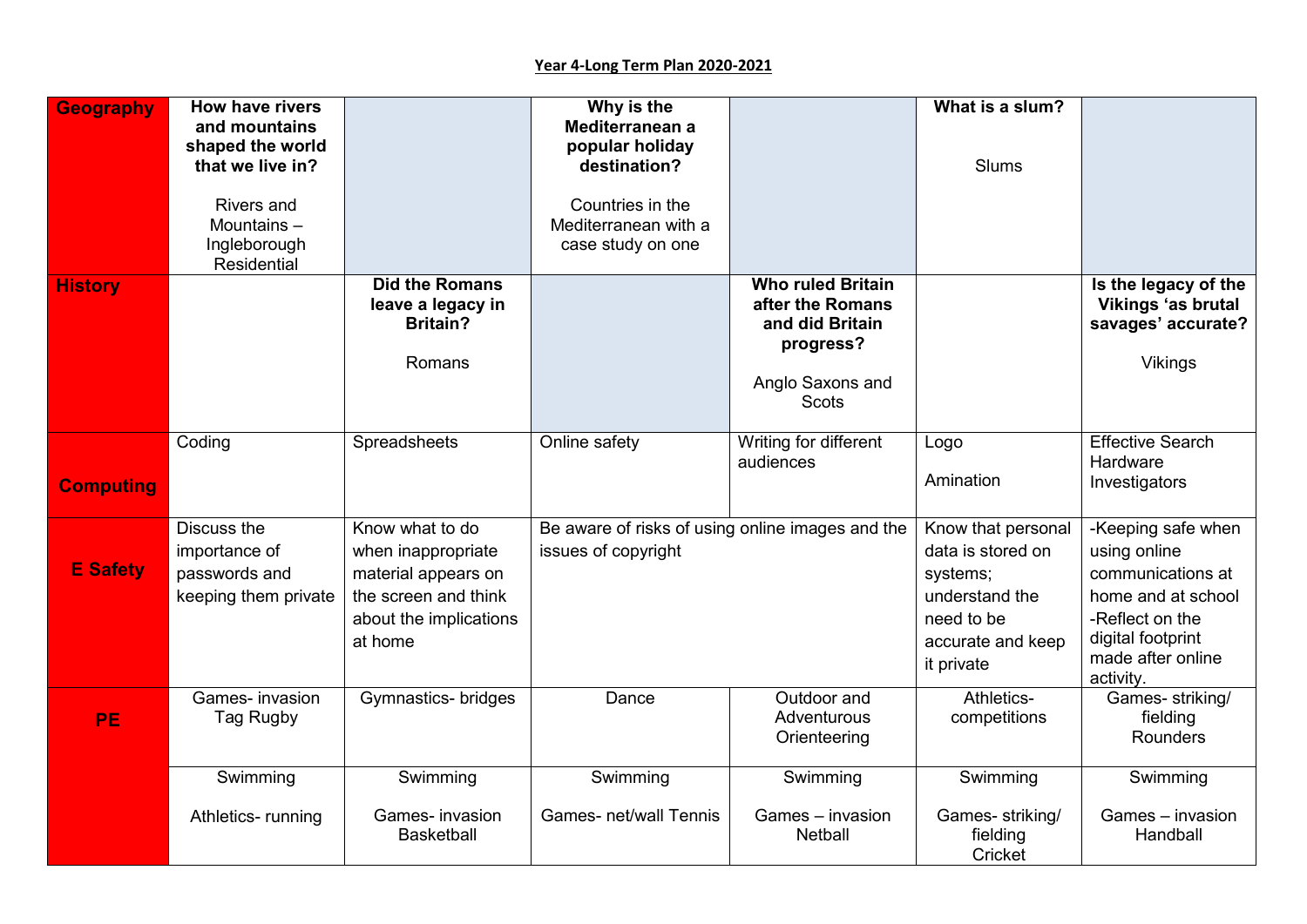## **Year 4-Long Term Plan 2020-2021**

| Art *<br>DT* | 1. ICT art<br>(mountain<br>geography)<br>DT electrical<br>1.<br>components<br>circuits                                                                                                                                                                                                                            | 2. ICT art (mountain<br>geography)<br>1.DT Cooking<br>2.DT electrical                                                                                                                                                                                                                                                                                               | 1. Art sketchbook<br>focus<br>2. Art ICT mosaic<br>design<br>1. DT cooking                                                                                                                                                                         | 1. Art printing<br>2. Art sketch<br>book skills<br>1. DT cooking                                                                                                                                                                                                                                              | 1. Art printing<br>Art<br>2 <sub>1</sub><br>sketchbook<br>focus<br>2.DT<br>construction                                                                                                                                                                                                  | 1. Art printing<br>DT electrical<br>2.<br>components<br>3.<br>DT textiles                                                                                                                                |
|--------------|-------------------------------------------------------------------------------------------------------------------------------------------------------------------------------------------------------------------------------------------------------------------------------------------------------------------|---------------------------------------------------------------------------------------------------------------------------------------------------------------------------------------------------------------------------------------------------------------------------------------------------------------------------------------------------------------------|----------------------------------------------------------------------------------------------------------------------------------------------------------------------------------------------------------------------------------------------------|---------------------------------------------------------------------------------------------------------------------------------------------------------------------------------------------------------------------------------------------------------------------------------------------------------------|------------------------------------------------------------------------------------------------------------------------------------------------------------------------------------------------------------------------------------------------------------------------------------------|----------------------------------------------------------------------------------------------------------------------------------------------------------------------------------------------------------|
|              | 2.<br>DT textiles                                                                                                                                                                                                                                                                                                 | components circuits                                                                                                                                                                                                                                                                                                                                                 |                                                                                                                                                                                                                                                    |                                                                                                                                                                                                                                                                                                               |                                                                                                                                                                                                                                                                                          |                                                                                                                                                                                                          |
| <b>Music</b> | What is a ukulele<br>and which<br>instrument family<br>does it belong to?<br>Can I learn the first<br>chord? (C)<br>Can I listen to and<br>appraise contrasting<br>styles of popular<br>music?<br>Can I perform two<br>different popular<br>songs and describe<br>the musical<br>similarities and<br>differences? | Ukulele-continuation.<br>Can I learn the next<br>two chords on the<br>ukulele? (F and G).<br>Can I follow tab<br>notation to play a<br>simple two or three<br>chord song on the<br>ukulele?<br>Can I sing a song<br>from memory with<br>accurate control, pitch<br>and expression?<br>Can I rehearse for an<br>upcoming<br>performance? (Carols<br>by Candlelight). | Ukulele-continuation.<br>Who was Tchaikovsky?<br>Can I begin to<br>recognise changes of<br>rhythm and pitch using<br>staff notation?<br>Why are there two<br>"dos" in a scale?<br>Can I perform a piece<br>of music in time to a<br>backing track? | Ukulele-continuation.<br>Can I put together my<br>own improvised chord<br>progression using the<br>notes of the C scale?<br>Can I sing and<br>perform a piece of<br>music on the ukulele?<br>Can I learn how to<br>play the Am chord<br>and recognise the<br>difference between<br>major and minor<br>chords? | Ukulele-<br>continuation.<br>Can I read and<br>recognise tab<br>notation and use<br>this to play a piece<br>on the ukulele?<br>Can I sing round<br>and partner songs,<br>and perform these<br>to an audience?<br>Can I improvise<br>sections of songs<br>and notate these<br>ideas down? | Ukulele-<br>continuation.<br>Can I listen to and<br>appraise a piece of<br>music using the<br>concepts of music I<br>have learnt this<br>year?<br>Can I rehearse for a<br>performance to an<br>audience? |